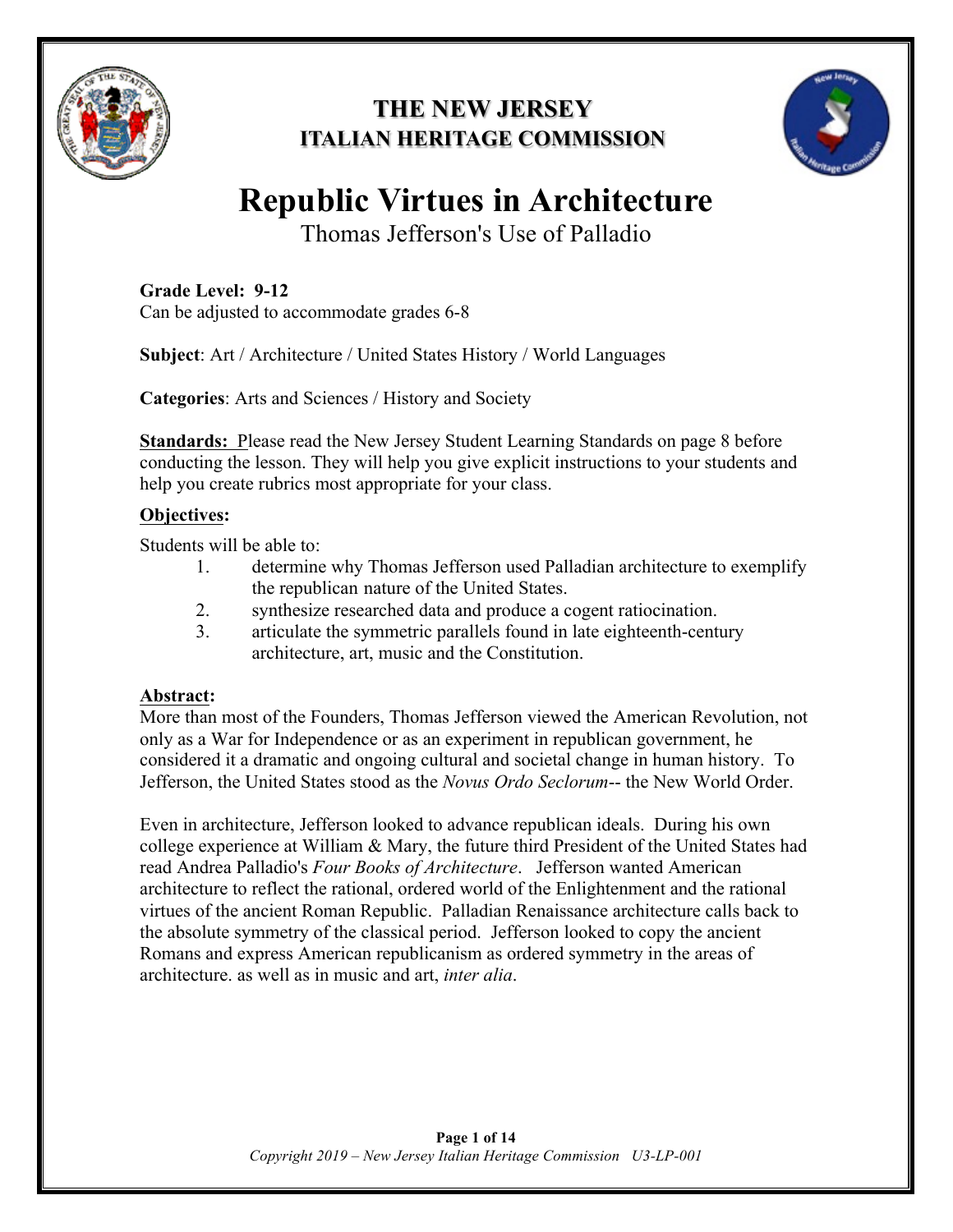| <b>Key Terms:</b> |       |                                                                                                                                                                            |
|-------------------|-------|----------------------------------------------------------------------------------------------------------------------------------------------------------------------------|
| Inter alia        | Latin | Among other things                                                                                                                                                         |
| Meritocracy       | Greek | A system in which advancement is based on<br>individual ability or achievement.                                                                                            |
| Republican        | Latin | Having the supreme power lying in the body of<br>citizens entitled to vote for officers and<br>representatives responsible to them or characteristic<br>of such government |
| Symmetry          | Greek | Exact correspondence of form and constituent<br>configuration on opposite sides of a dividing line or<br>plane or about a center or an axis.                               |

#### **Background:**

More than most of the Founders, Thomas Jefferson viewed the American Revolution, not only as a War for Independence or as an experiment in republican government, he considered it a dramatic and ongoing cultural and societal change in human history. To Jefferson, the United States stood as the *Novus Ordo Seclorum*-- the New World Order.

Republicanism, to Jefferson, was more than just a form of government; it was a way of life. To promote the republican life, Jefferson proposed a public education system, based on meritocracy. He would advance those deserving education through their own efforts and skills to higher academic levels, regardless of their socioeconomic station in society. Jefferson wanted to cap the educational journey with a new secular university, centered on the teachings of the Enlightenment.

Even in architecture, Jefferson looked to advance republican ideals. During his own college experience at William & Mary, the future third President of the United States had read Andrea Palladio's *Four Books of Architecture*. Palladian style remained with him throughout his life. Jefferson wanted American architecture to reflect the rational, ordered world of the Enlightenment and the rational virtues of the ancient Roman Republic. Palladian Renaissance architecture calls back to the absolute symmetry of the classical period. It also exemplifies the ethos of the late eighteenth-century Anglo-American quest for balance in art, music, government, and society. The strong Palladian influence is evident in Jefferson's homes at both Monticello and Popular Forest, but is best witnessed by the spatial arrangement and the building decoration of the University of Virginia.

#### **Procedures:**

- I. Show students a picture of Monticello or of the University of Virginia's academic village. You can retrieve pictures at:
	- a. Images of The Rotunda, University of Virginia, by Thomas Jefferson http://www.bluffton.edu/~sullivanm/virginia/charlottesville/uvarotunda/rot unda.html
- II. Explain to students that Thomas Jefferson believed that American architecture should reflect the republican nature of the United States-- *Novus Ordo Seclorum*.

a. You can get information from: The Architectural Politics of Thomas

**Page 2 of 14** *Copyright 2019 – New Jersey Italian Heritage Commission U3-LP-001*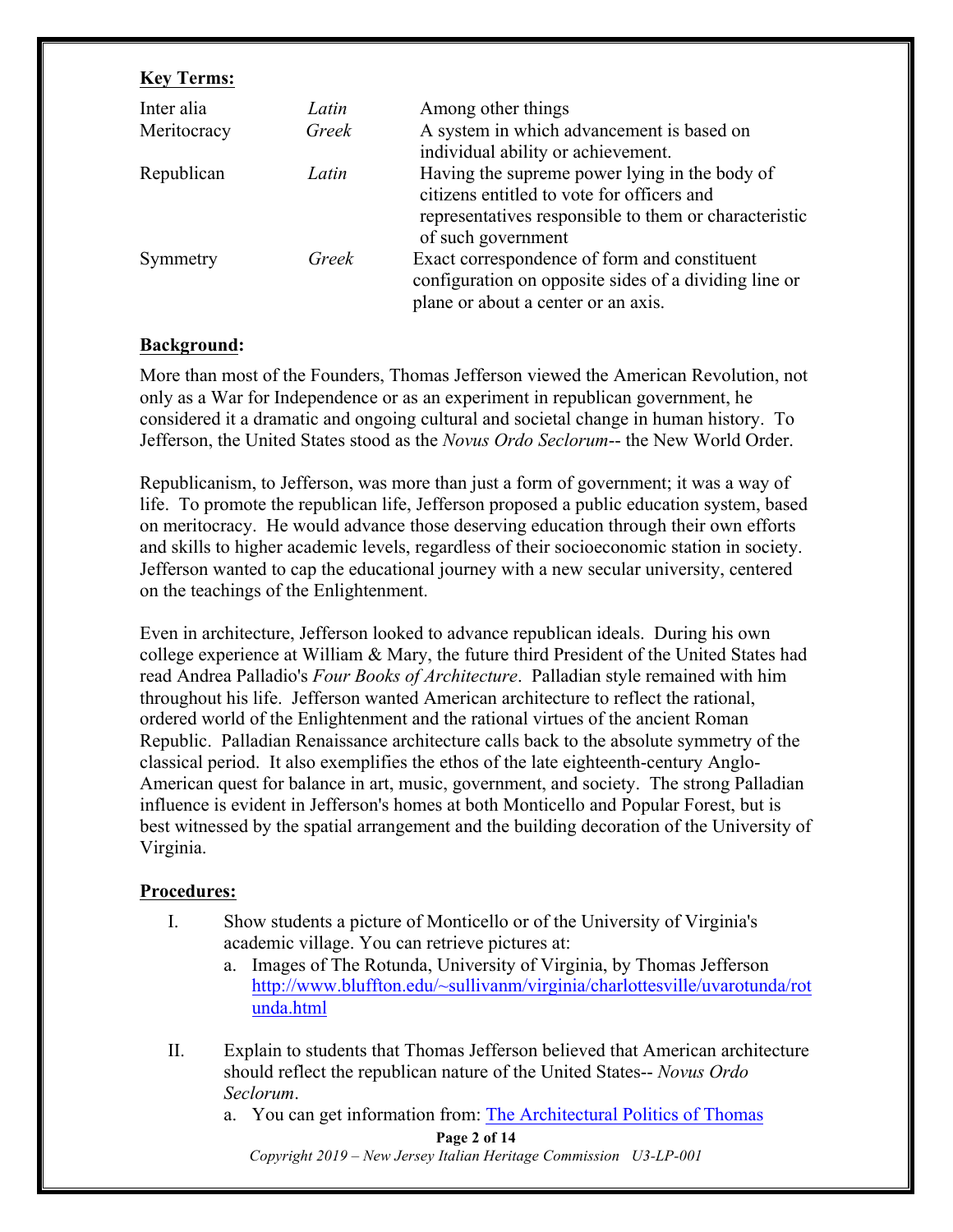Jefferson, but do not yet give the students this information. b. http://xroads.virginia.edu/~CAP/JEFF/jeffarch.html

- III. Explain to students that Jefferson loved Palladian architecture and believed that Palladian architecture best reflected the "enlightened" republican nature of the new nation.
- IV. Tell students that they must connect the Renaissance architecture of Andrea Palladio with the of late eighteenth-century politics of Thomas Jefferson.
	- a. Explain to students that they are historical sleuths who must make the connection between Jefferson's politics and Palladio's renaissance architecture.
		- i. Tell students they are commissioned by the President of the United States to find out why Jefferson believed Palladian architecture best reflected the ideals of a republican nation.
			- 1. Students must first explain what Jefferson meant by a republican form of government.
			- 2. They will have to determine why Jefferson's republicanism can be expressed in art, education, music, and even in architecture. *(Jefferson, as a proponent of Enlightenment thinking, looked to have symmetry in art, music, architecture, inter alia. He believed symmetry and rational order in areas of human endeavors would further reinforce these attributes in government and in civil discourse.)*
		- ii. Students must then investigate Andrea Palladio.
			- a. What was his architectural style? (*Palladian architecture, as part of the Renaissance, hearkened back to the Classical period of ancient Rome. Palladio was concerned with the symmetry, order, and balance of the Classical period.*)
			- b. What type of government did he live under? (*Andrea Palladio lived under a republican form of government in Venice*)
			- c. What periods most influenced him? (*Palladio was strongly influenced the ancient Roman writer Vitruvius. He imitated the classical style of ancient Rome. His buildings had the classical temple front and they had a central hall surrounded by rooms in absolute symmetry*.)
			- 4. What is the connection between Jefferson's politics and Palladio's architectural style? (*Jefferson looked to architecture to exemplify the heroic virtues of the Roman Republic. He looked to create a new society rooted in the ancient virtues of the Roman Republic, along with the rational balance and order of the Enlightenment.)*
	- b. Have students use the stacks in the library or the Internet to answer the above questions.
		- i. They can begin their search at some of the following websites: Political Ideology of Jefferson's Civic Architecture

#### **Page 3 of 14**

*Copyright 2019 – New Jersey Italian Heritage Commission U3-LP-001*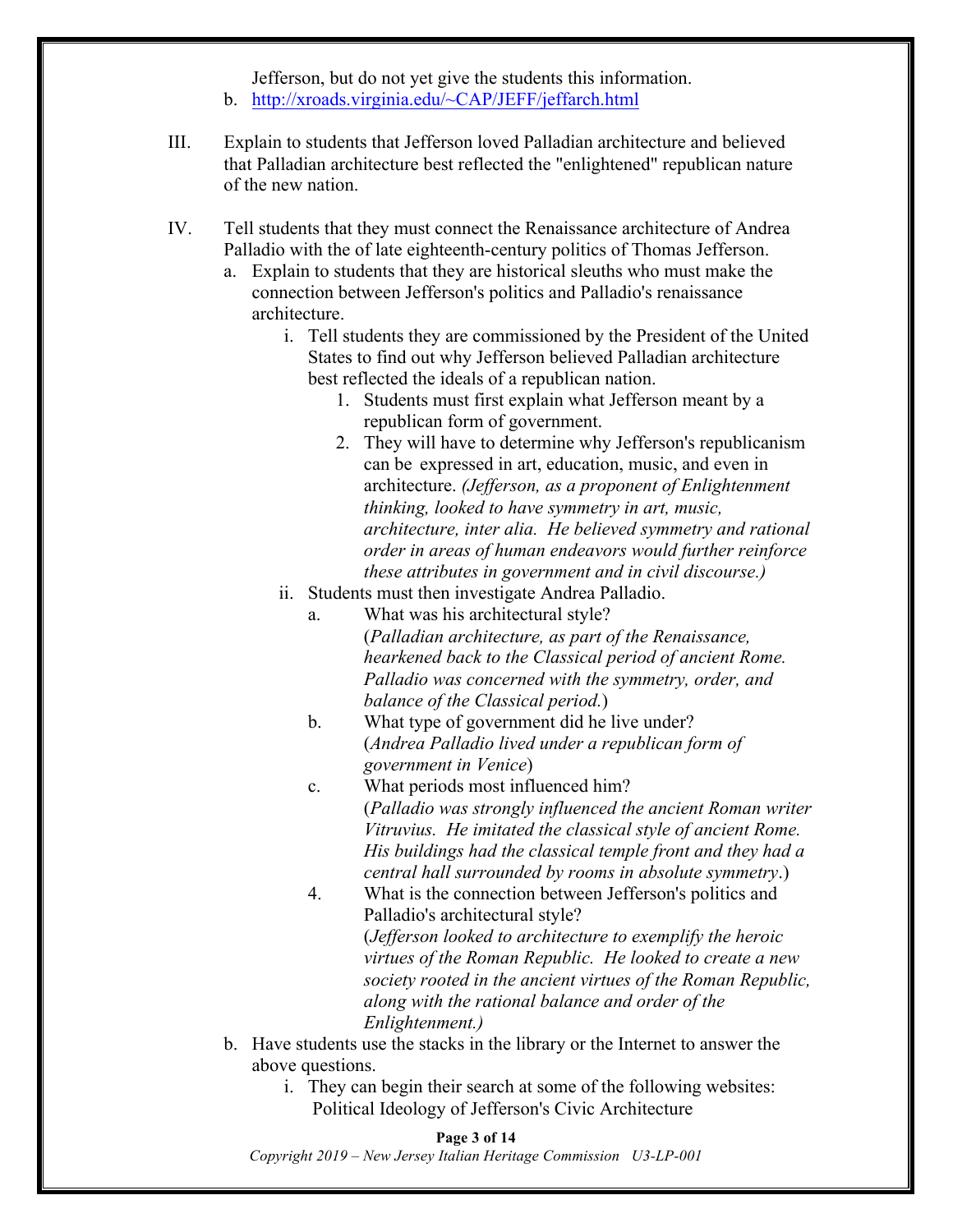http://college.holycross.edu/faculty/wziobro/ClassicalAmerica/jwr psp00.htm 18th Century Architecture

- ii. American Architecture http://en.wikipedia.org/wiki/Architecture of the United States
- iii. Creating a Virginia Republic Thomas Jefferson (Library of Congress Exhibition) http://www.loc.gov/exhibits/jefferson/jeffrep.html
- iv. Images of The Rotunda, University of Virginia, by Thomas Jefferson http://www.bluffton.edu/~sullivanm/virginia/charlottesville/uvarot unda/rotunda.html
- v. The Architectural Politics of Thomas Jefferson http://xroads.virginia.edu/~CAP/JEFF/jeffarch.html

#### **Assessment:**

From the data that the students were able to gather, have them put together a paragraph that explains why Thomas Jefferson looked to Palladian architecture as the ideal to exemplify the republican ethos of the American government and society.

- I. Have students develop a topic sentence or thesis. (procedure IV, 4)
- II. Ask students to use supporting details to prove their thesis. (procedures IV,  $2 \& 3$ )
- III. Have students develop a concluding sentence.

#### **Extension:**

- I. Have students research the symmetry and balance found in eighteenth-century classical music and in art. Is this consistent with the symmetry found in Palladian architecture?
- II. Ask students to look for balance and symmetry in the Constitution?
	- A. List examples of symmetry and balance in the Constitution.
	- B. Have students explain why symmetry and balance was so prevalent in late eighteenth-century art, music, architecture and government.

#### **Resources:**

See websites used for students' research.

Robert Tavernor. *Palladio and Palladianism.* New York: Thames and Hudson, 1991.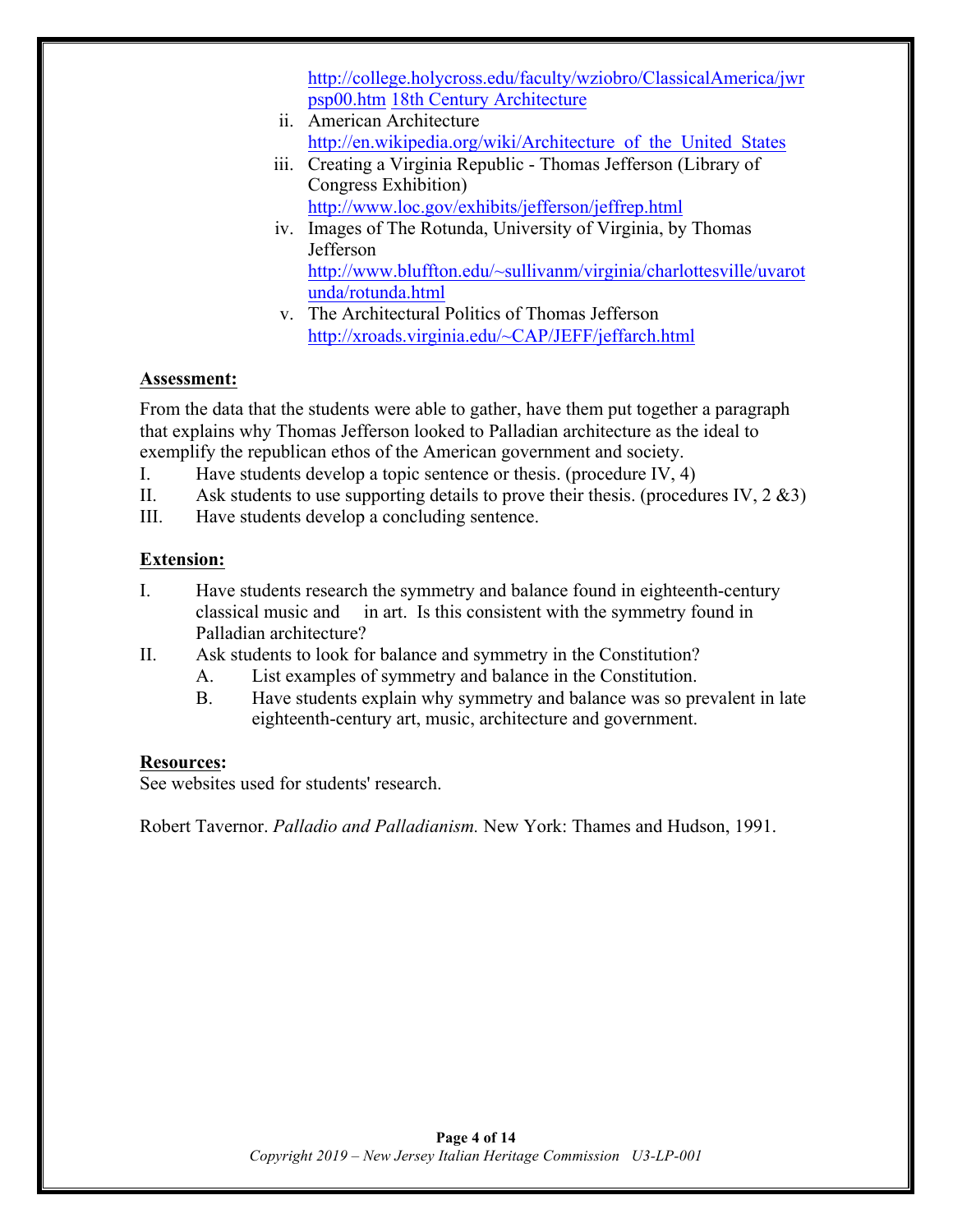# **Supplemental Information**

## Andrea Palladio

Andrea di Pietro della Gondola was the son of Pietro della Gondola whom history records as either a poor miller or an impecunious carpenter. Young Andrea did not follow his father's vocation. Instead, at the age of thirteen he first learned to chisel stone in his native town of Padua, under the tutelage of the vexatious Bartholomeo Cavazza from Sossano. Cavazza was a very demanding teacher, and within eighteen months, Andrea broke his contract and ran away to Vicenza. Once in Vicenza, Andrea began to serve as an assistant in the workshop at Pedemuro San Biagio, which was owned by Giovanni di Giacomo from Porlezza and Girolamo Pittoni of Lumignano, both of whom were sculptors of local renown.

While working on buildings in the suburbs in 1537, the twenty-nine year-old Andrea made the acquaintance of Gian Giorgio Trissino, the famous Renaissance poet and humanist. Trissino, a leading scholar of the time, had made drawings for additions to his villa Cricoli. He asked Andrea to help him turn his ideas and plans into reality and was quite impressed with the young builder.

Trissino liked Andrea and immediately became his mentor. He began to teach his new student the principles of classical architecture. He also taught the Padua native a wide range of subjects common in Renaissance education. Trissino named his protégée, Palladio, after the Greek goddess of wisdom, Pallas Athene. Trissino had also used this appellation for an angelic messenger in one of his contemporaneous poems; thus, he must have been quite impressed with his charge. Furthermore, Palladio's mentor was able to introduce the young architect to interested patrons throughout Vicenza, Padua, and even in Venice. Here, the young builder would be able to fully express his tremendous genius.

Palladio was able to study the writings of the Roman architect, Vitruvius, along with those of the famous Renaissance architect, Leon Battista Alberti. Trissino's student also assiduously investigated the contemporary work of Giulio Romano, Giovanni Maria Falcanetto, Sebastino Serlio, and Michele Sanmicheli, Bramante, and Michelangelo. He was even able to personally meet some of the masters when he traveled to Rome.

Andrea Palladio went to "Eternal City" in 1541 to study ancient Roman architecture firsthand. There, he was able to touch and measure the symmetrical designs he had come to love through his studies. He explored the ancient monuments, studied the materials they had used, and investigated the techniques the classical architects had employed to create such wonders. From this trip, Palladio was able to bring much of the balance, order, and symmetry he found in ancient Roman architecture into his own architectural designs.

Palazzo Godi at Lonedo had been completed in 1540, before Palladio went to Rome, and it stands as his earliest known work. Once the gifted architect returned from Rome, he was able to secure work through the patronage of the Vicenza nobility. One of the villas that scholars all agreed was built by Palladio is the Civena Palace near Furo Bridge in

> **Page 5 of 14** *Copyright 2019 – New Jersey Italian Heritage Commission U3-LP-001*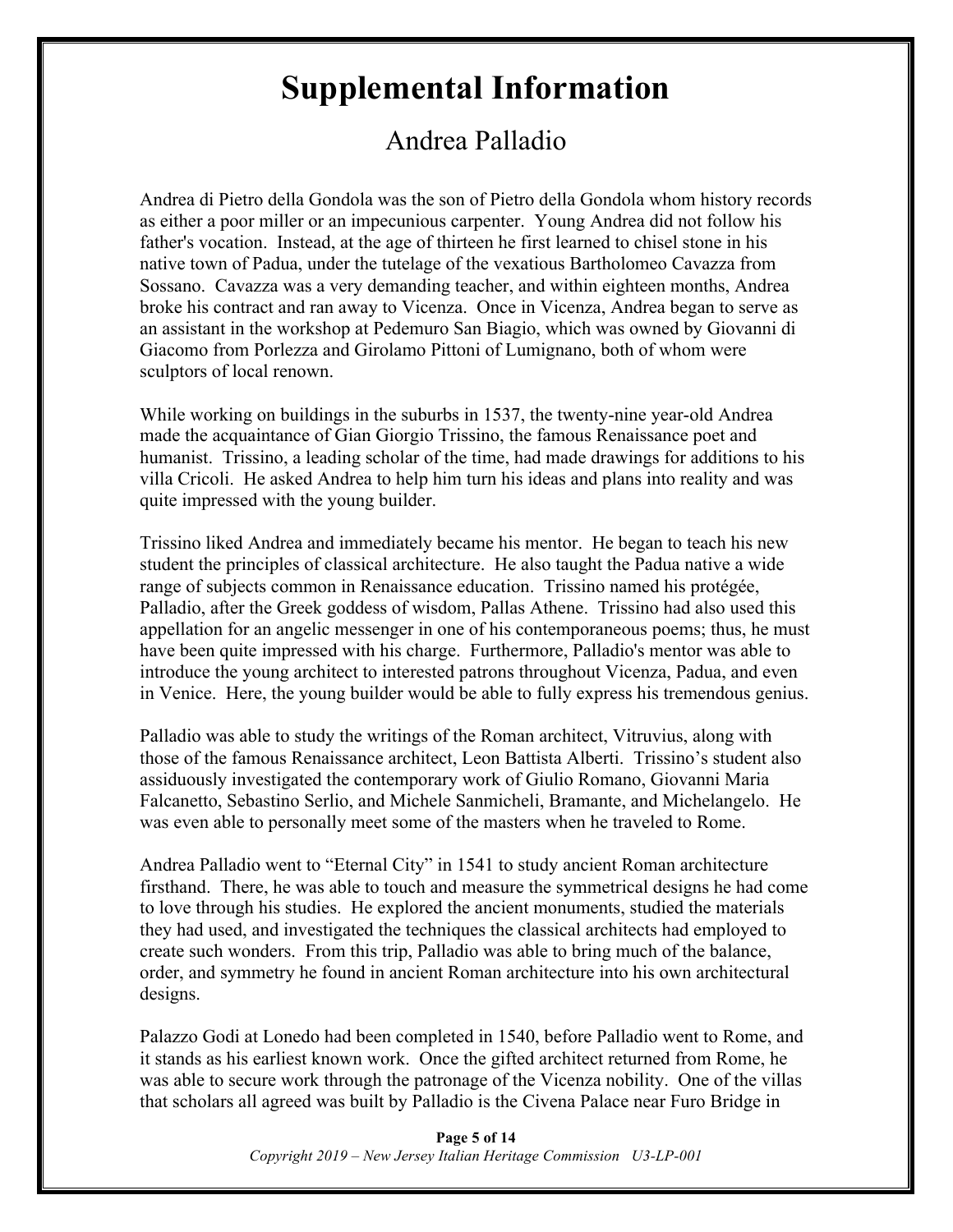Vicenza. By 1549, Palladio began to receive commissions from the elite of Venice itself. He was hired to build country villas for such notables as Daniele Marc'Antonio Barbado and Giorgio Cornaro. The grand schemes of such wealthy patrons allowed Palladio to use his creative innovations, innovations that would influence Western architecture for centuries to follow.

Scholars are positive that Palladio is responsible for the design of only three sacred buildings, although he contributed to many others. He constructed the small chapel at Villa Giacomelli, along with the church of San Giorgio Maggiore and the church Il Rentore that he did not see to completion, for he died in 1580. The two churches were cruciform, shaped like a cross.

Earlier in 1549, he had worked to reconstruct the Basilica in Vicenza. There Palladio replaced the colonnades, and they serve as his most celebrated work. In Vicenza, he also constructed the Arco di Trionfo, a copy of the ancient Roman triumph arches.

As one whom used the newer technology of movable type, Palladio was able to publish a guide to the classical ruins of Rome. He had been frustrated when in Rome, not knowing where all the monuments were located. He decided to aid future travelers with a guide to the city. Palladio, with the help of his sons, was also able to publish a new translation of Caesar's *Commentaries* from classical Latin into Italian. In addition, he also contributed illustrations to Daniele Barbaro's version of Vitruvius' treatise on classical architecture. After experiences with publications, by 1570 Palladio was ready to publish his seminal book, I Quattro Libri dell'Architettura [*The Four Book of Architecture].*

Palladio's work explained architectural principles, along with giving pragmatic advice for architects. Besides the detailed text, Palladio also included woodcut illustrations of his own work to give visual demonstrations. This work was translated into every language in Western Europe and served to influence architecture for years to come. In fact, by the seventeenth century, Palladian architecture had become the dominant type of architecture in England through the designs of Inigo Jones. The Georgian style of architecture of eighteenth century America is also clearly Palladian in style. The "Enlightenment" ethos of the Anglo-American world eagerly welcomed the balance, order, and symmetry found in Palladian architecture.

Thomas Jefferson, a student of Palladian designs, believed that Palladian architecture best captures the virtues of the ancient Roman Republic and as such it best exemplified the virtue of eighteenth and early nineteenth century republicanism. He wished to establish a new cultural tradition in the United States, which is evidenced in his architecture. He modified Palladian design to meet local requirements, and "translated Palladian architecture" it into local materials for his home at Monticello. Jefferson adapted Palladian and strict Roman designs to the functional requirements of public and academic buildings at the University of Virginia. The symmetry and balance of the period can be seen in period art, music law, religion, and politics, as well as architecture.

#### **Sources:**

Silvia Colla and Alberto Nardi. "Andrea Palladium (1508-1580)". http://ville.inews.it/palladio.htm

> **Page 6 of 14** *Copyright 2019 – New Jersey Italian Heritage Commission U3-LP-001*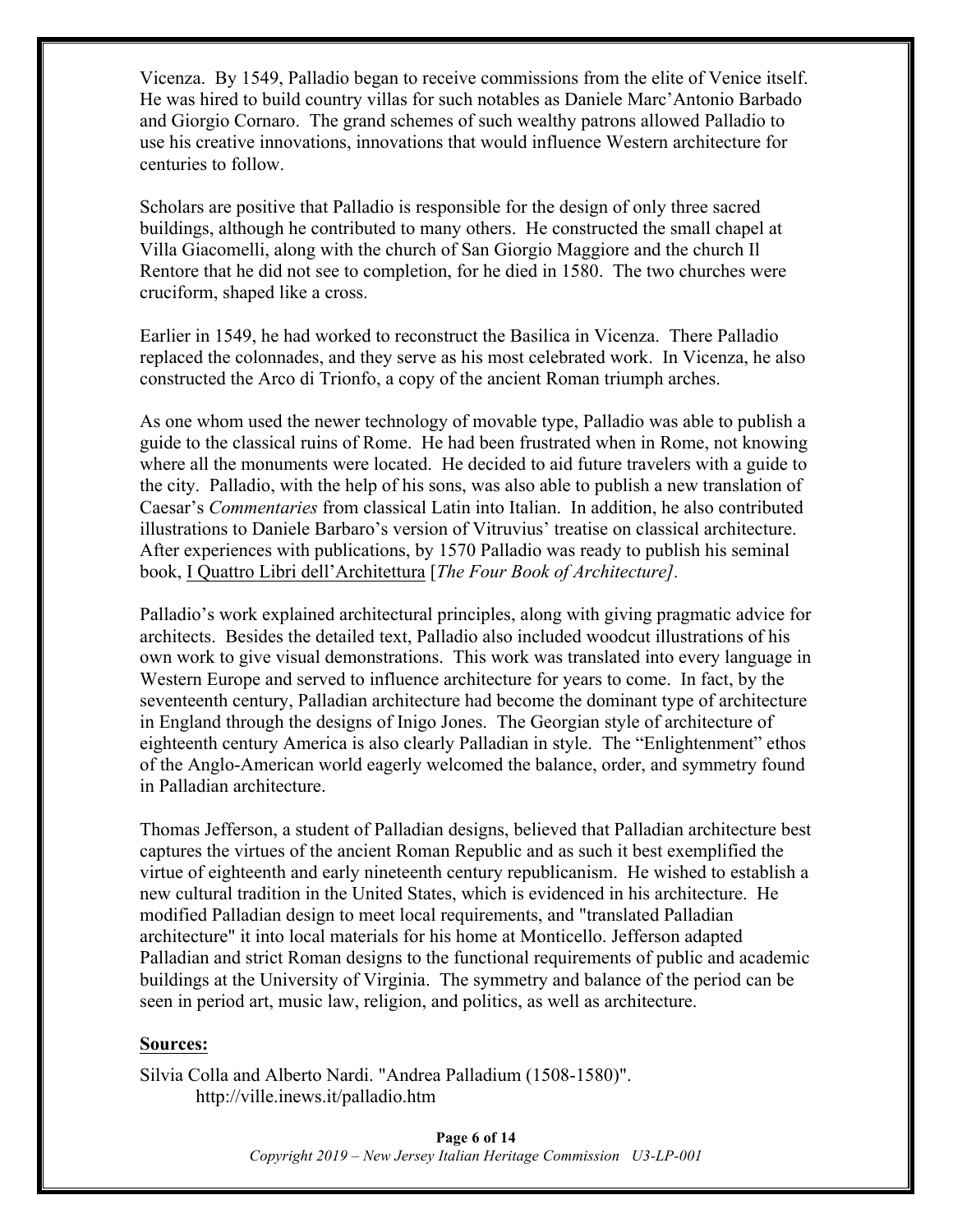ePalladio.com. "The Villas of Palladio." http://www.epalladio.com/whois.html

Dave Hickey. "A House Undivided: Andrea Palladio and the Science of Happiness." *Harper's Magazine*, April, 2003.

Joshua Johns, "The Architectural Politics of Thomas Jefferson." *Thomas Jefferson: The Architect of the Nation*. 1996.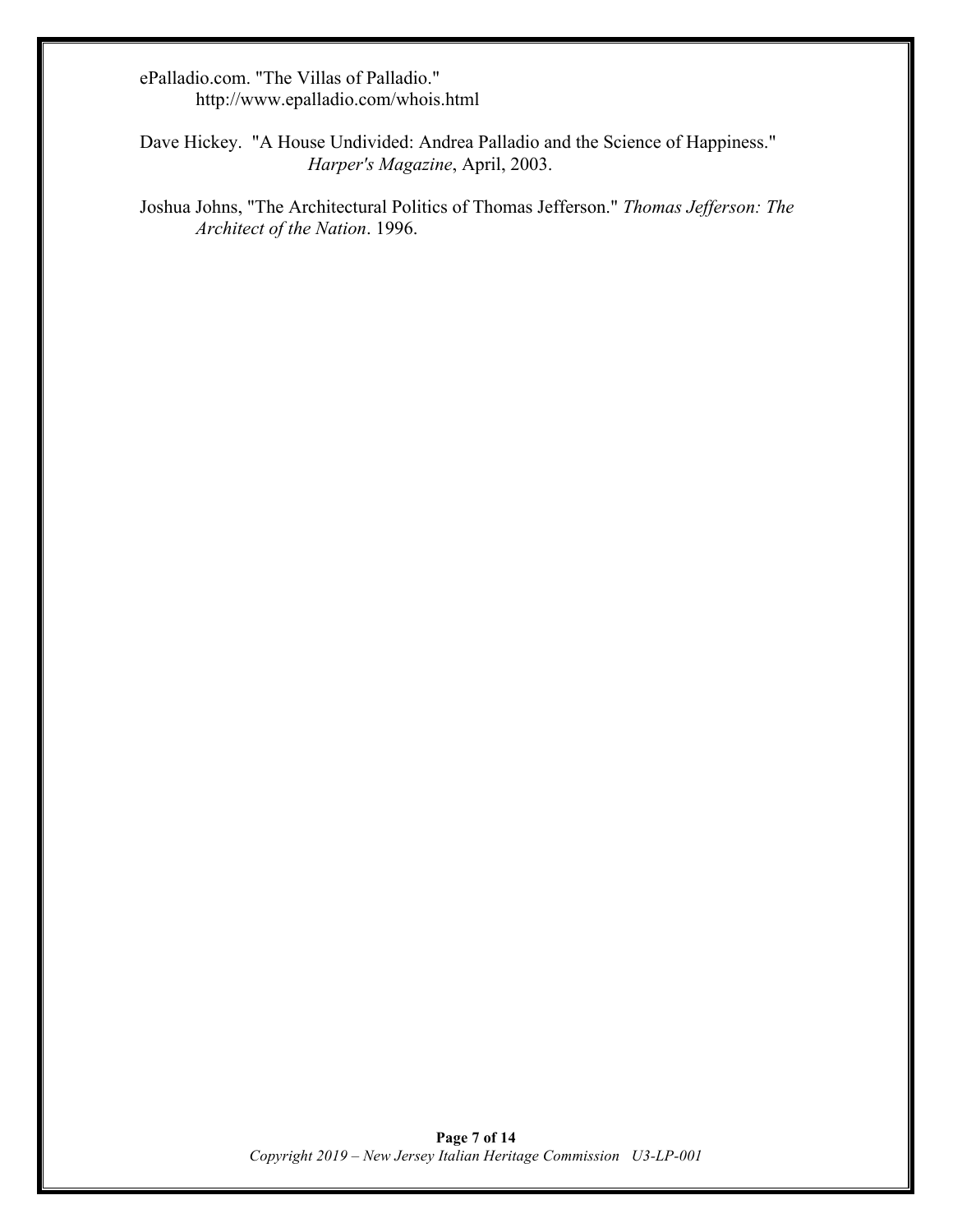### **New Jersey Student Learning Standards Social Studies**

6.2.12.D.2.a Determine the factors that led to the Renaissance, the significance of the location of the Italian city-states as the center of the Renaissance, and the impact on the arts.

#### **Visual and Performing Arts**

1.2.12.A.1 Determine how dance, music, theatre, and visual art have influenced world cultures throughout history.

1.2.12.A.2 Justify the impact of innovations in the arts (e.g., the availability of music online) on societal norms and habits of mind in various historical eras.

### **English Language Art**

RI.9-10.1. Accurately cite strong and thorough textual evidence, (e.g., via discussion, written response, etc.) and make relevant connections, to support analysis of what the text says explicitly as well as inferentially, including determining where the text leaves matters uncertain.

RI.9-10.2. Determine a central idea of a text and analyze how it is developed and refined by specific details; provide an objective summary of the text.

RI.9-10.3 Analyze how the author unfolds an analysis or series of ideas or events, including the order in which the points are made, how they are introduced and developed, and the connections that are drawn between them.

RI.9-10.4 Determine the meaning of words and phrases as they are used in a text, including figurative, connotative, and technical meanings; analyze the cumulative impact of specific word choices on meaning and tone (e.g., how the language of a court opinion differs from that of a newspaper).

RI.9-10.6. Determine an author's point of view or purpose in a text and analyze how an author uses rhetorical devices to advance that point of view or purpose.

RI.9-10.7. Analyze various perspectives as presented in different mediums (e.g., a person's life story in both print and multimedia), determining which details are emphasized in each account.

RI.9-10.8. Describe and evaluate the argument and specific claims in a text, assessing whether the reasoning is valid and the evidence is relevant and sufficient; identify false statements and reasoning.

RI.9-10.9. Analyze and reflect on (e.g. practical knowledge, historical/cultural context, and background knowledge) documents of historical and literary significance, (e.g., Washington's Farewell Address the Gettysburg Address,

**Page 8 of 14** *Copyright 2019 – New Jersey Italian Heritage Commission U3-LP-001*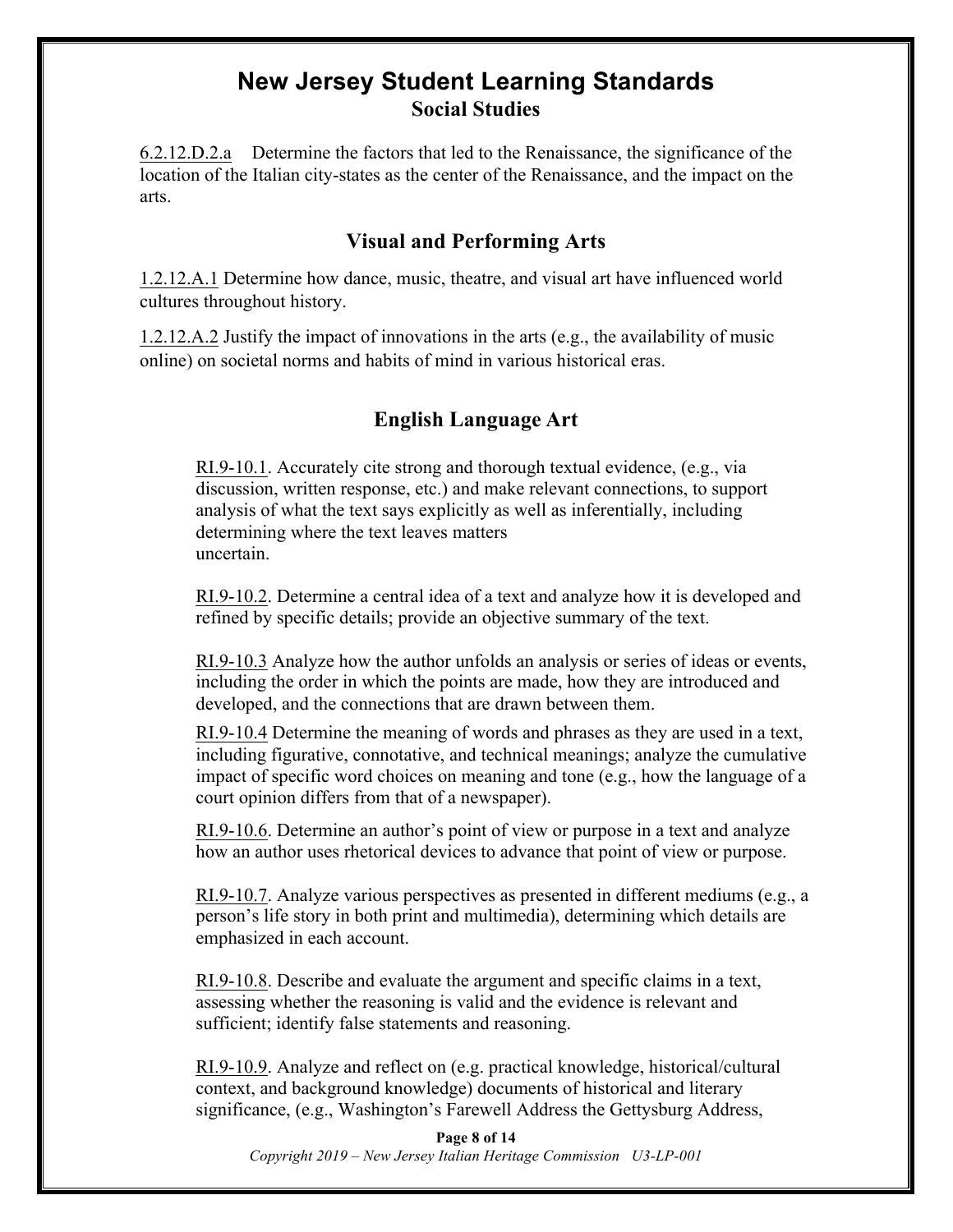Roosevelt's Four Freedoms speech, King's "Letter from Birmingham Jail", Declaration of the Rights of Man and Citizen, U.N. Universal Declaration of Human Rights, etc.), including how they relate in terms of themes and significant concepts.

RI.11-12.1. Accurately cite strong and thorough textual evidence, (e.g., via discussion, written response, etc.), to support analysis of what the text says explicitly as well as inferentially, including determining where the text leaves matters uncertain.

RI.11-12.2. Determine two or more central ideas of a text and analyze their development and how they interact to provide a complex analysis; provide an objective summary of the text.

RI.11-12.3 Analyze a complex set of ideas or sequence of events and explain how specific individuals, ideas, or events interact and develop over the course of the text.

RI.11-12.4 Determine the meaning of words and phrases as they are used in a text, including figurative, connotative, and technical meanings; analyze how an author uses and refines the meaning of a key term or terms over the course of a text (e.g., how Madison defines faction in Federalist No. 10).

RI.11-12.6 Determine an author's point of view or purpose in a text in which the rhetoric is particularly effective, analyzing how style and content contribute to the power, persuasiveness or beauty of the text.

RI.11-12.7 Integrate and evaluate multiple sources of information presented in different media or formats (e.g., visually, quantitatively) as well as in words in order to address a question or solve a problem.

RI.11-12.8. Describe and evaluate the reasoning in seminal U.S. and global texts, including the application of constitutional principles and use of legal reasoning (e.g., in U.S. Supreme Court majority opinions and dissents) and the premises […]

RI.11-12.9. Analyze and reflect on (e.g. practical knowledge, historical/cultural context, and background knowledge) documents of historical and literary significance for their themes, purposes and rhetorical features, including primary source documents relevant to U.S. and/or global history.

W.9-10.1. Write arguments to support claims in an analysis of substantive topics or texts, using valid reasoning and relevant and sufficient evidence.

W.9-10.1a Introduce precise claim(s), distinguish the claim(s) from alternate or opposing claims, and create an organization that establishes clear relationships among claim(s), counterclaims, reasons, and evidence.

W.9-10.1b. Develop claim(s) and counterclaims avoiding common logical fallacies, propaganda devices, and using sound reasoning, supplying evidence for

**Page 9 of 14** *Copyright 2019 – New Jersey Italian Heritage Commission U3-LP-001*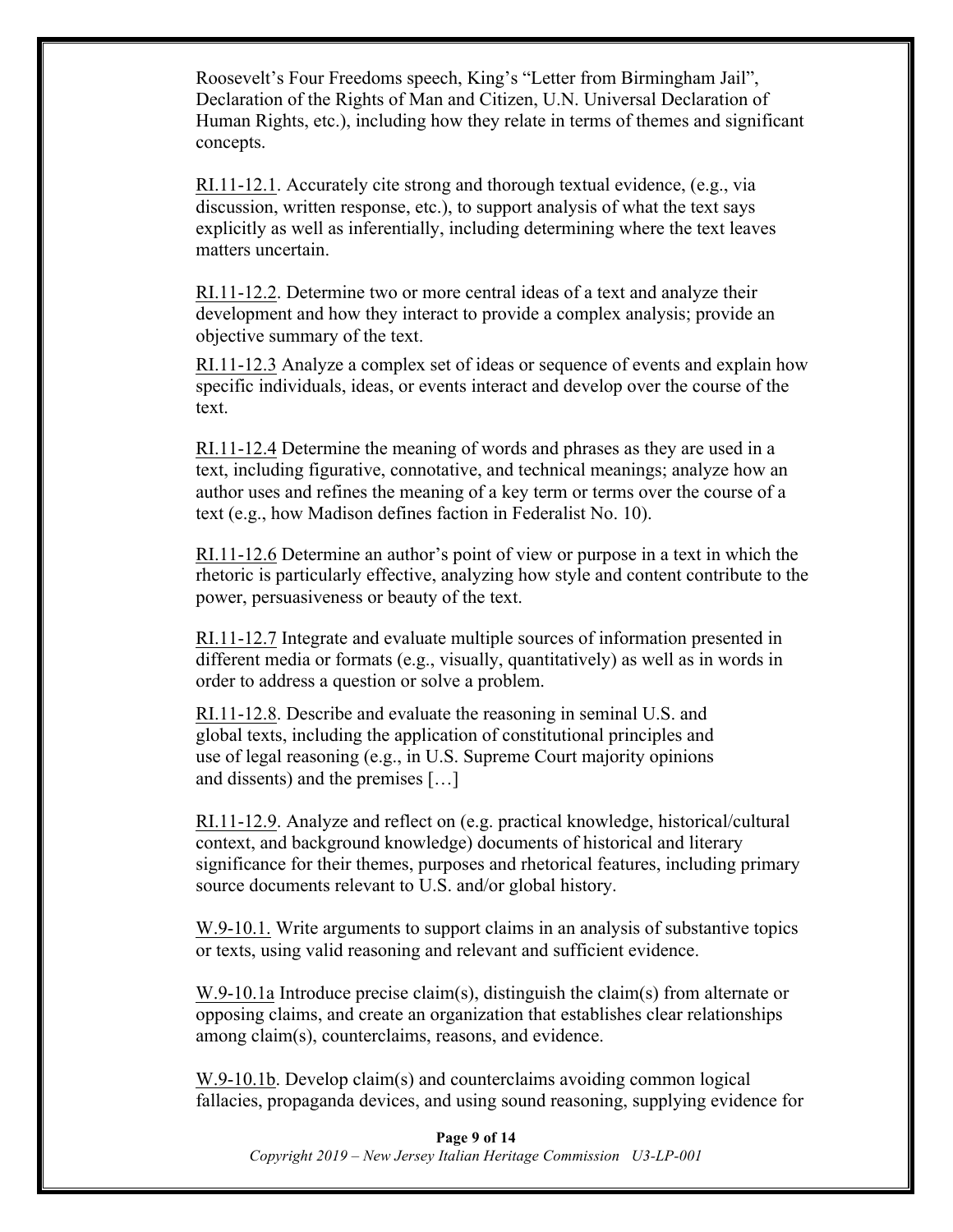each while pointing out the strengths and limitations of both in a manner that anticipates the audience's knowledge level and concerns.

W.9-10.1c. Use transitions (e.g. words, phrases, clauses) to link the major sections of the text, create cohesion, and clarify the relationships between claim(s) and reasons, between reasons and evidence, and between claim(s) and counterclaims.

W.9-10.1d. Establish and maintain a style and tone appropriate to the audience and purpose (e.g. formal and objective for academic writing) while attending to the norms and conventions of the discipline in which they are writing.

W.9-10.1e. Provide a concluding paragraph or section that supports the argument presented.

W.9-10.2. Write informative/explanatory texts to examine and convey complex ideas, concepts, and information clearly and accurately through the effective selection, organization, and analysis of content.

W.9-10.2a. Introduce a topic; organize complex ideas, concepts, and information to make important connections and distinctions; include formatting (e.g., headings), graphics (e.g., figures, tables), and multimedia when useful to aiding comprehension.

W.9-10.2b. Develop the topic with well-chosen, relevant, and sufficient facts, extended definitions, concrete details, quotations, or other information and examples appropriate to the audience's knowledge of the topic.

W.9-10.2c. Use appropriate and varied transitions to link the major sections of the text, create cohesion, and clarify the relationships among complex ideas and concepts.

W.9-10.2d. Use precise language and domain-specific vocabulary to manage the complexity of the topic.

W.9-10.2e. Establish and maintain a style and tone appropriate to the audience and purpose (e.g. formal and objective for academic writing) while attending to the norms and conventions of the discipline in which they are writing.

W.9-10.2f. Provide a concluding paragraph or section that supports the argument presented (e.g., articulating implications or the significance of the topic).

W.9-10.3. Write narratives to develop real or imagined experiences or events using effective technique, well-chosen details, and well-structured event sequences.

W.9-10.3a. Engage and orient the reader by setting out a problem, situation, or observation, establishing one or multiple point(s) of view, and introducing a narrator and/or characters; create a smooth progression of experiences or events.

**Page 10 of 14** *Copyright 2019 – New Jersey Italian Heritage Commission U3-LP-001*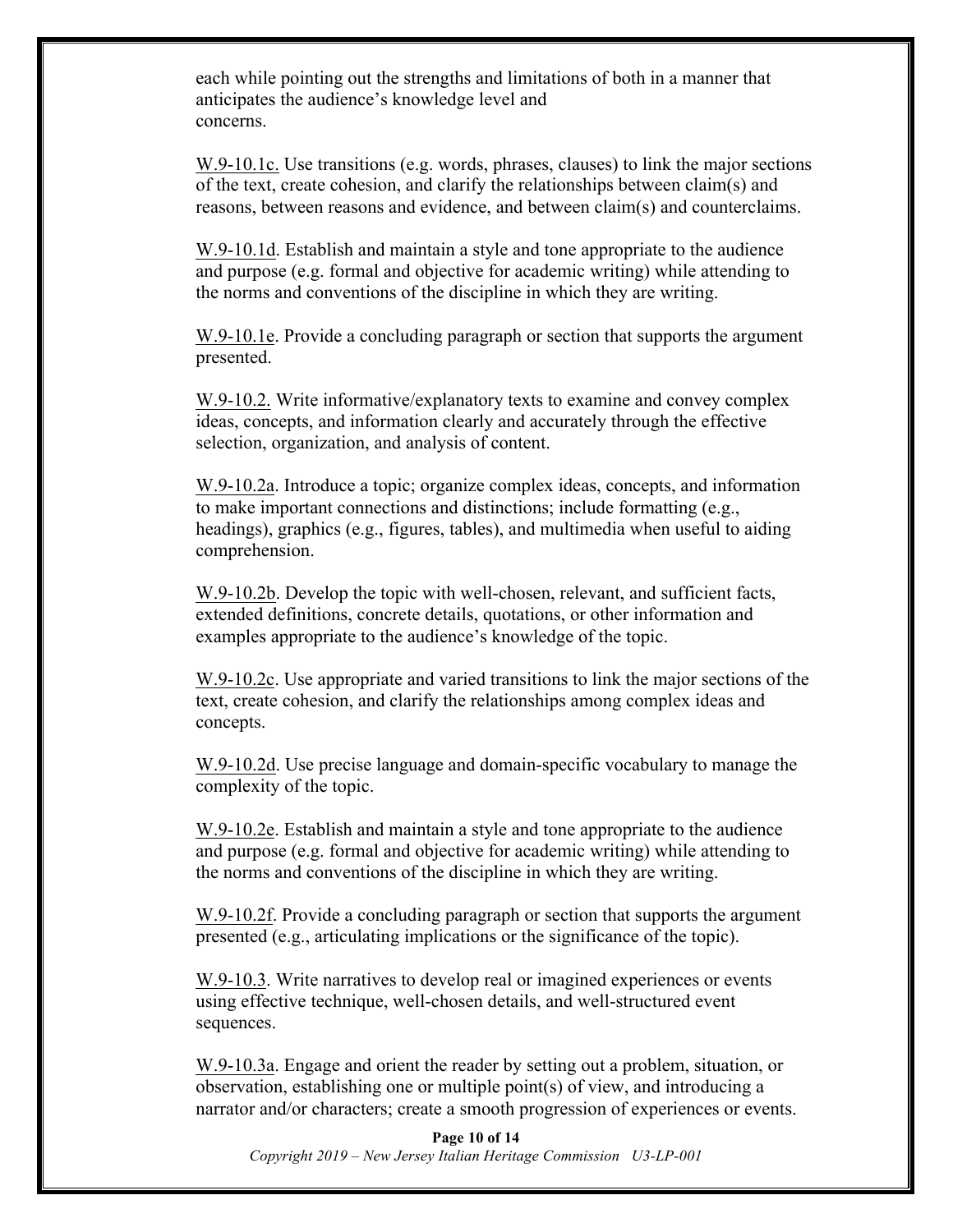W.9-10.3b. Use narrative techniques, such as dialogue, pacing, description, reflection, and multiple plot lines, to develop experiences, events, and/or characters.

W.9-10.3c. Use a variety of techniques to sequence events so that they build on one another to create a coherent, complete and comprehensive piece.

W.9-10.3d. Use precise words and phrases, telling details, and sensory language to convey a vivid picture of the experiences, events, setting, and/or characters.

W.9-10.3e. Provide a conclusion that follows from and reflects on what is experienced, observed, or resolved over the course of the narrative.

W.9-10.5. Develop and strengthen writing as needed by planning, revising, editing, rewriting, trying a new approach, or consulting a style manual (such as MLA or APA Style), focusing on addressing what is most significant for a specific purpose and audience. (Editing for conventions should demonstrate command of Language standards1–3 up to and including grades 9–10).

W.9-10.6. Use technology, including the Internet, to produce, share, and update wr iting products, taking advantage of technology's capacity to link to other information and to display information flexibly and dynamically.

W.9-10.8. Gather relevant information from multiple authoritative print and digital sources, using advanced searches effectively; assess the usefulness of each source in answering the research question; integrate information into the text selectively to maintain the flow of

ideas, avoiding plagiarism and following a standard format for citation (MLA or APA Style Manuals).

W.9-10.9. Draw evidence from literary or nonfiction informational texts to support analysis, reflection, and research.

W.9-10.9a. Apply grades 9–10 Reading standards to literature (e.g., "Analyze" how an author draws on and transforms source material in a specific work [e.g., how Shakespeare treats a theme or topic from mythology or the Bible or how a later author draws on a play by Shakespeare]").

W.9-10.3b. Apply grades 9–10 Reading standards to nonfiction informational (e.g., "Delineate and evaluate the argument and specific claims in a text, assessing whether the reasoning is valid and the evidence is relevant and sufficient; identify false statements and fallacious reasoning").

W.11-12.1. Write arguments to support claims in an analysis of substantive topics or texts, using valid reasoning and relevant and sufficient evidence.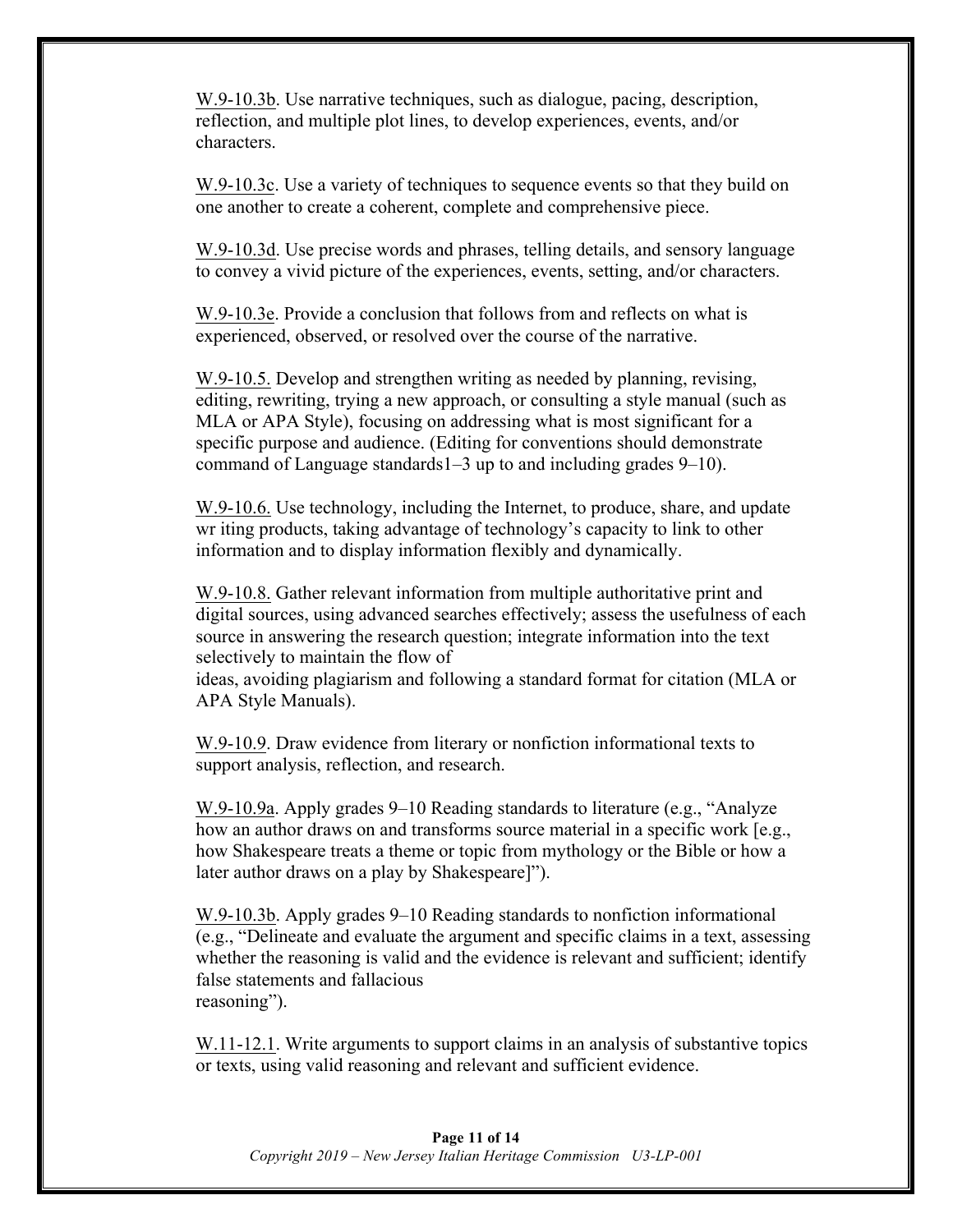W.11-12.1a. Introduce precise, knowledgeable claim(s), establish the significance of the claim(s), distinguish the claim(s) from alternate or opposing claims, and create an organization that logically sequences claim(s), counterclaims, reasons, and evidence.

W.11-12.1b. Develop claim(s) and counterclaims avoiding common logical fallacies and using sound reasoning and thoroughly, supplying the most relevant evidence for each while pointing out the strengths and limitations of both in a manner that anticipates the audience's knowledge level, concerns, values, and possible biases.

W.11-12.1c. Use transitions (e.g. words, phrases, clauses) to link the major sections of the text, create cohesion, and clarify the relationships between claim(s) and reasons, between reasons and evidence, and between claim(s) and counterclaims.

W.11-12.1d. Establish and maintain a style and tone appropriate to the audience and purpose (e.g. formal and objective for academic writing) while attending to the norms and conventions of the discipline in which they are writing.

W.11-12.1e. Provide a concluding paragraph or section that supports the argument presented (e.g., articulating implications or the significance of the topic).

W.11-12.2. Write informative/explanatory texts to examine and convey complex ideas, concepts, and information clearly and accurately through the effective selection, organization, and analysis of content.

W.11-12.2a . Introduce a topic; organize complex ideas, concepts, and information so that each new element builds on that which precedes it to create a unified whole; include formatting (e.g., headings), graphics (e.g., figures, tables), and multimedia when useful to aiding comprehension.

W.11-12.2b. Develop the topic thoroughly by selecting the most significant and relevant facts, extended definitions, concrete details, quotations, or other information an d examples appropriate to the audience's knowledge of the topic.

W.11-12.2c. Use appropriate and varied transitions and syntax to link the major sections of the text, create cohesion, and clarify the relationships among complex ideas and concepts.

W.11-12.2d. Use precise language, domain-specific vocabulary, and techniques such as metaphor, simile, and analogy to manage the complexity of the topic.

W.11-12.2e. Establish and maintain a style and tone appropriate to the audience and purpose (e.g. formal and objective for academic writing) while attending to the norms and conventions of the discipline in which they are writing.

**Page 12 of 14** *Copyright 2019 – New Jersey Italian Heritage Commission U3-LP-001*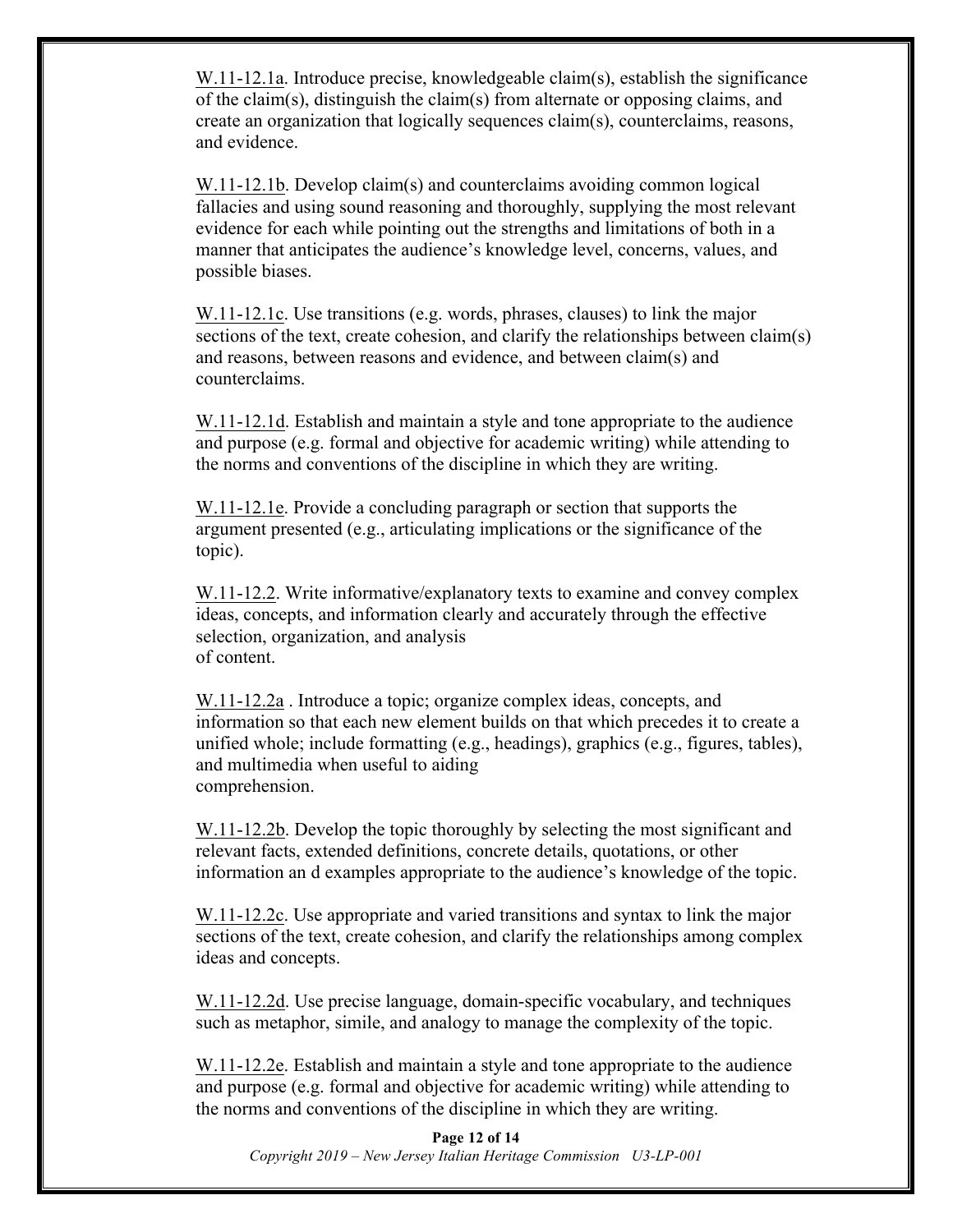W.11-12.1f. Provide a concluding paragraph or section that supports the argument presented (e.g., articulating implications or the significance of the topic).

W.11-12.5. Develop and strengthen writing as needed by planning, revising, editing, rewriting, trying a new approach, or consulting a style manual (such as MLA or APA Style), focusing on addressing what is most significant for a specific purpose and audience. (Editing for conventions should demonstrate command of Language standards 1–3 up to and including grades 11-12.)

W.11-12.6. Use technology, including the Internet, to produce, share and update writing products in response to ongoing feedback, including new arguments or information.

W.11-12.8. Gather relevant information from multiple authoritative print and digital sources, using advanced searches effectively; assess the strengths and limitations of each source in terms of the task, purpose, and audience; integrate information into the text selectively to maintain the flow of ideas, avoiding plagiarism and overreliance on any one source and following a standard format for citation (MLA or APA Style Manuals).

W.11-12.9. Draw evidence from literary or informational texts to support analysis, reflection, and research.

W.11-12.9a. Apply grades 11–12 Reading standards to literature (e.g., "Demonstrate knowledge of eighteenth-, nineteenth- and early twentieth-century foundational works, including how two or more texts from the same period treat similar themes or topics").

W.11-12.9b. Apply grades 11–12 Reading standards to literary nonfiction (e.g., "Delineate and evaluate the reasoning in seminal texts, including the application of constitutional principles and use of legal reasoning [e.g., in U.S. Supreme Court Case majority opinions and dissents] and the premises, purposes, and arguments in works of public advocacy [e.g., The Federalist, presidential addresses]").

RH.9-10.1. Accurately cite strong and thorough textual evidence, to support analysis of primary and secondary sources, attending to such features as the date and origin of the information.

RH.9-10.2. Determine the theme, central ideas, key information and/or perspective(s) presented in a primary or secondary source; provide an accurate summary that makes clear the relationships among the key details and ideas.

RH.9-10.3. Analyze in detail a series of events described in a text; draw connections between the events, to determine whether earlier events caused later ones or simply preceded them.